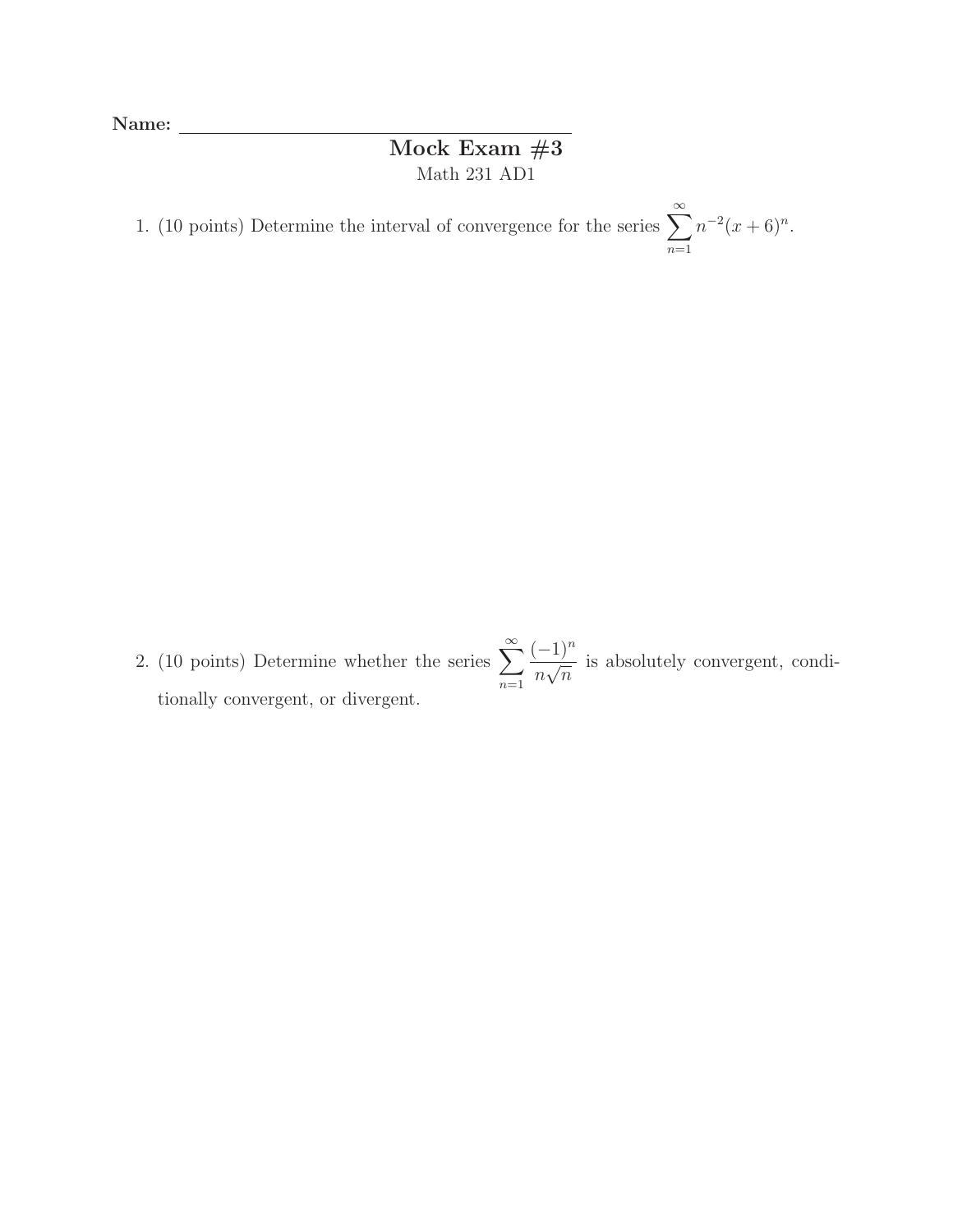3. (10 points) Determine the Taylor series centered at  $-1$  for  $f(x) = x^3 + x$ .

- 4. (2 points each) Complete the list elow by writing down the Maclaurin series and the interval of convergence for each function.
	- 1  $1 - x$  $= 1 + x + x^2 + x^3 + x^4 + x^5 + \cdots$  for  $-1 < x < 1$
	- $\ln(1+x) =$
	- $\sin(x) =$
	- $\cos(x) =$
	- $arctan(x) =$
	- $e^x =$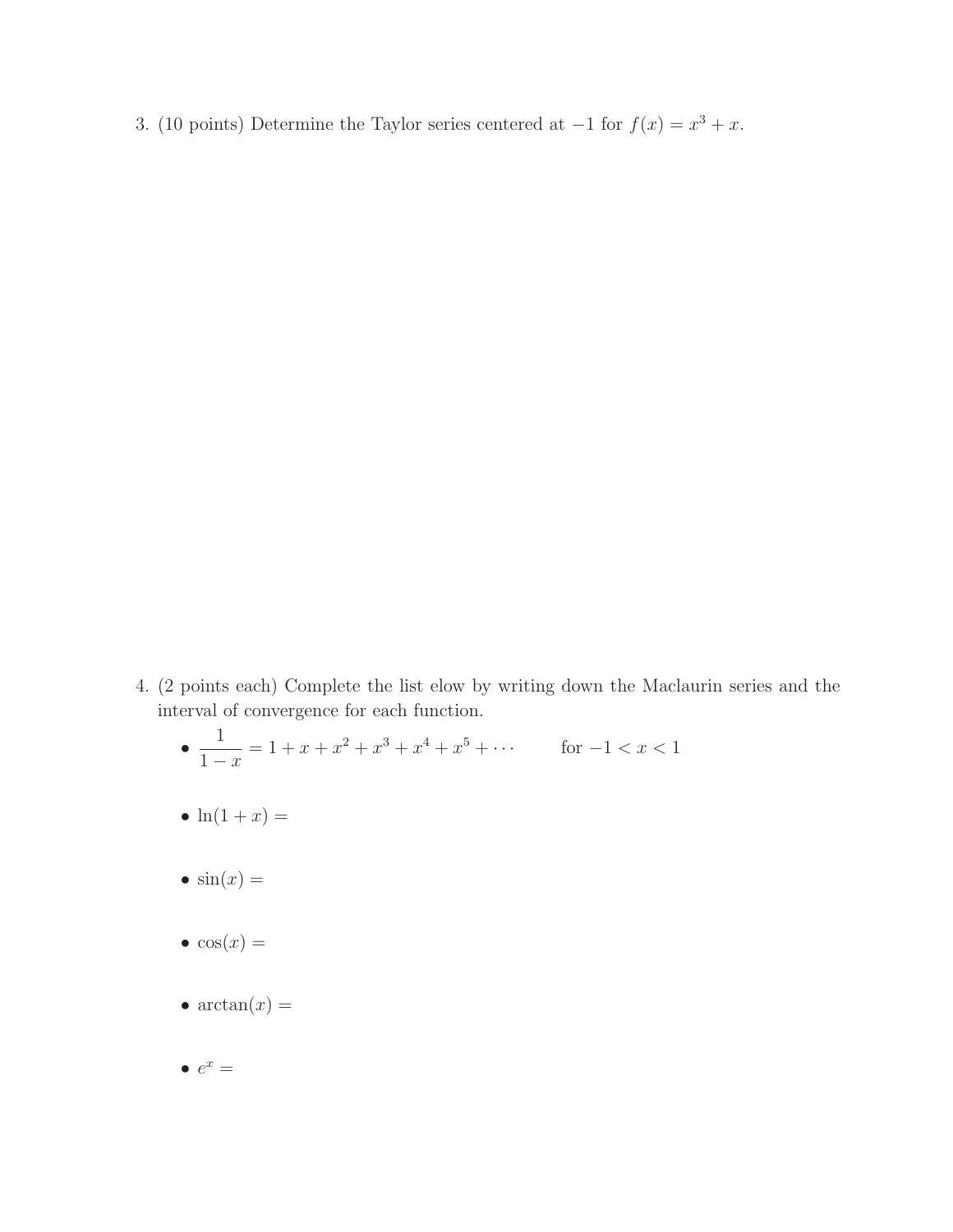5. (10 points) Determine the Maclaurin series for  $f(x) = \frac{2x^2}{1+x^4}$  $\frac{2x}{1+4x^2}$  along with its interval of convergence.

6. (a) (5 points) Use an appropriate Taylor polynomial of degree 2 to obtain a good estimate for  $\sqrt{103}$ . You do not need to simplify your answer.

(b) (5 points) Give an upper bound on the error of your estimate.